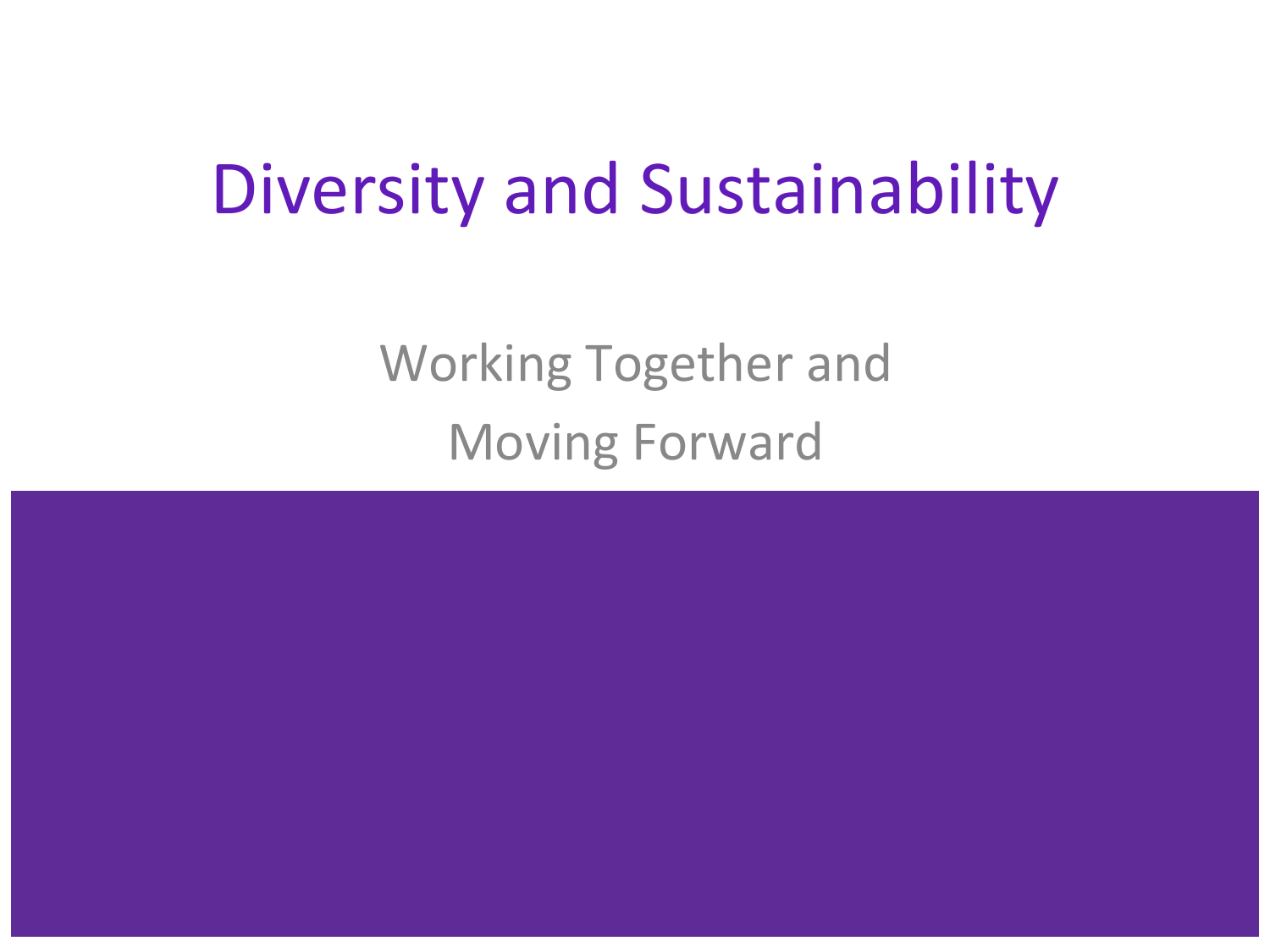#### "Where I am From" by George Ella Lyon

| I am from ________ (specific ordinary item), from _______ (product name) and ________.                                                                                                                                                                                                                                                                                                                                                                                                                                    |  |  |  |  |
|---------------------------------------------------------------------------------------------------------------------------------------------------------------------------------------------------------------------------------------------------------------------------------------------------------------------------------------------------------------------------------------------------------------------------------------------------------------------------------------------------------------------------|--|--|--|--|
| I am from the _________ (home description adjective, adjective, sensory detail).                                                                                                                                                                                                                                                                                                                                                                                                                                          |  |  |  |  |
| I am from the ________ (plant, flower, natural item), the _______ (plant, flower, natural detail)                                                                                                                                                                                                                                                                                                                                                                                                                         |  |  |  |  |
| I am from ________ (family tradition) and ________ (family trait), from _______ (name of family<br>member) and $\frac{1}{\sqrt{1-\frac{1}{\sqrt{1-\frac{1}{\sqrt{1-\frac{1}{\sqrt{1-\frac{1}{\sqrt{1-\frac{1}{\sqrt{1-\frac{1}{\sqrt{1-\frac{1}{\sqrt{1-\frac{1}{\sqrt{1-\frac{1}{\sqrt{1-\frac{1}{\sqrt{1-\frac{1}{\sqrt{1-\frac{1}{\sqrt{1-\frac{1}{\sqrt{1-\frac{1}{\sqrt{1-\frac{1}{\sqrt{1-\frac{1}{\sqrt{1-\frac{1}{\sqrt{1-\frac{1}{\sqrt{1-\frac{1}{\sqrt{1-\frac{1}{\sqrt{1-\frac{1}{\sqrt{1-\frac{1}{\sqrt{1-\$ |  |  |  |  |
| I am from the ________ (description of family tendency) and _______ (another one).                                                                                                                                                                                                                                                                                                                                                                                                                                        |  |  |  |  |
| From (something you were told as a child) and (another).                                                                                                                                                                                                                                                                                                                                                                                                                                                                  |  |  |  |  |
| I am from (representation of religion, or lack of it). Further description.                                                                                                                                                                                                                                                                                                                                                                                                                                               |  |  |  |  |
| I'm from _______ (place of birth and family ancestry), _______ (two food items representing your<br>family).                                                                                                                                                                                                                                                                                                                                                                                                              |  |  |  |  |
| From the ________ (specific family story about a specific person and detail), the ________ (another<br>detail, and the ________ (another detail about another family member).                                                                                                                                                                                                                                                                                                                                             |  |  |  |  |
| the configuration of the first contract of the contract of the contract of the contract of the contract of the                                                                                                                                                                                                                                                                                                                                                                                                            |  |  |  |  |

I am from \_\_\_\_\_\_\_ (location of family pictures, mementos, archives and several more lines indicating their worth).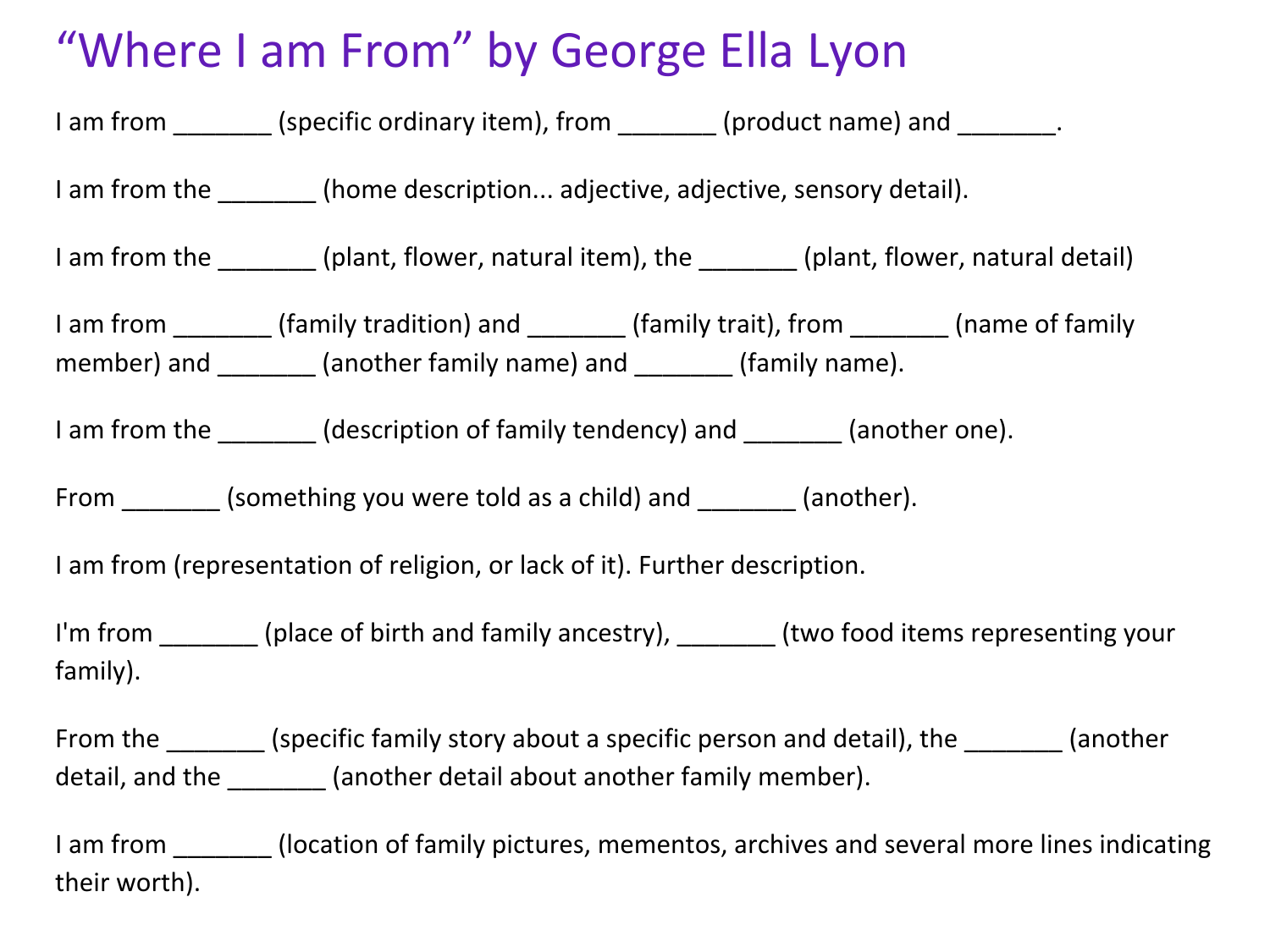#### **How we got here...**

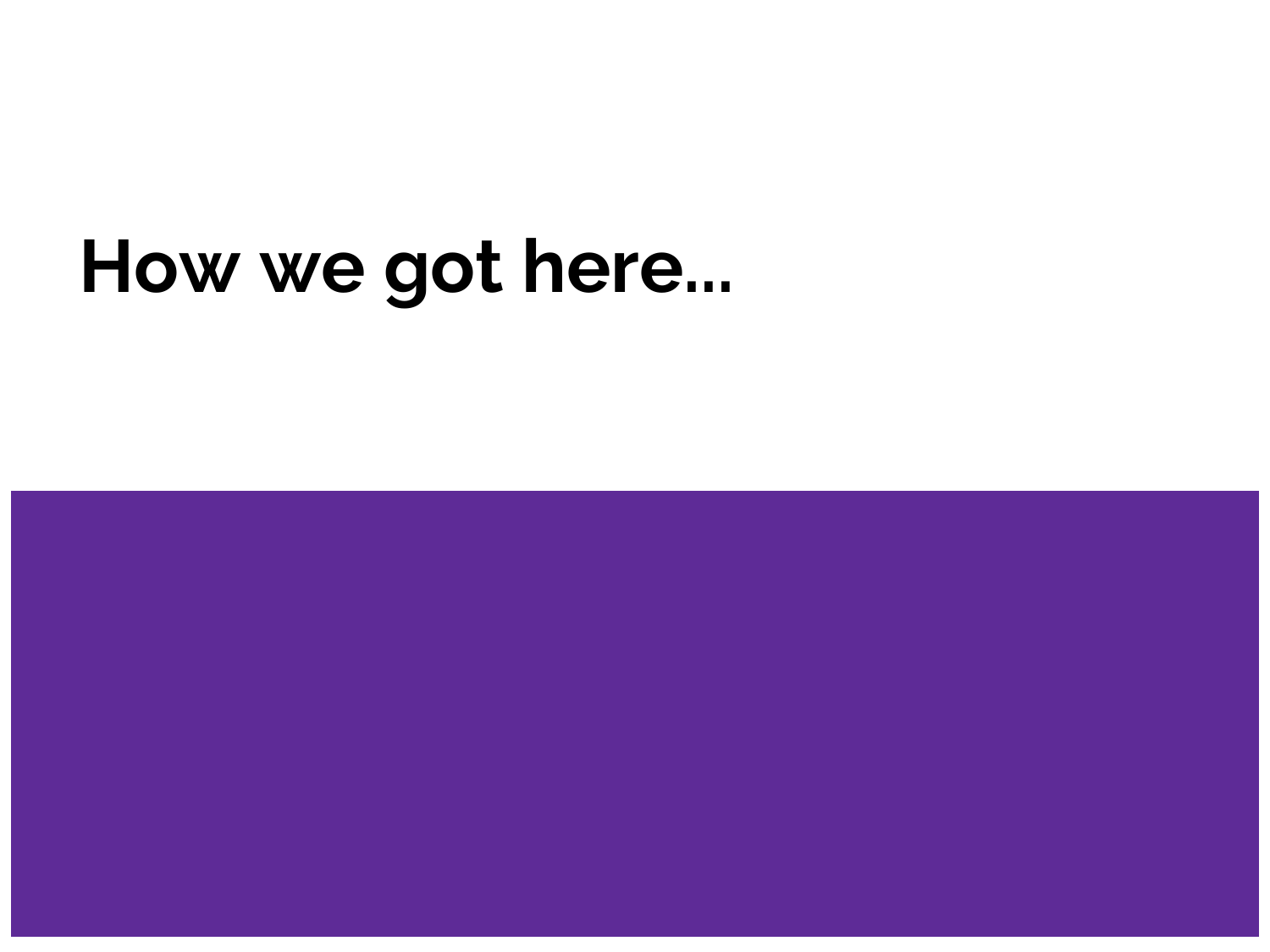## CSU Monterey Bay

- Monterey Bay 1,400 acres
- 7,300 students growing fast
- Mission
	- Serve the regional community
	- Be a regional leader in sustainability
- AVC for Office of Inclusive Excellence, Director of Sustainability, both new (and small) Offices.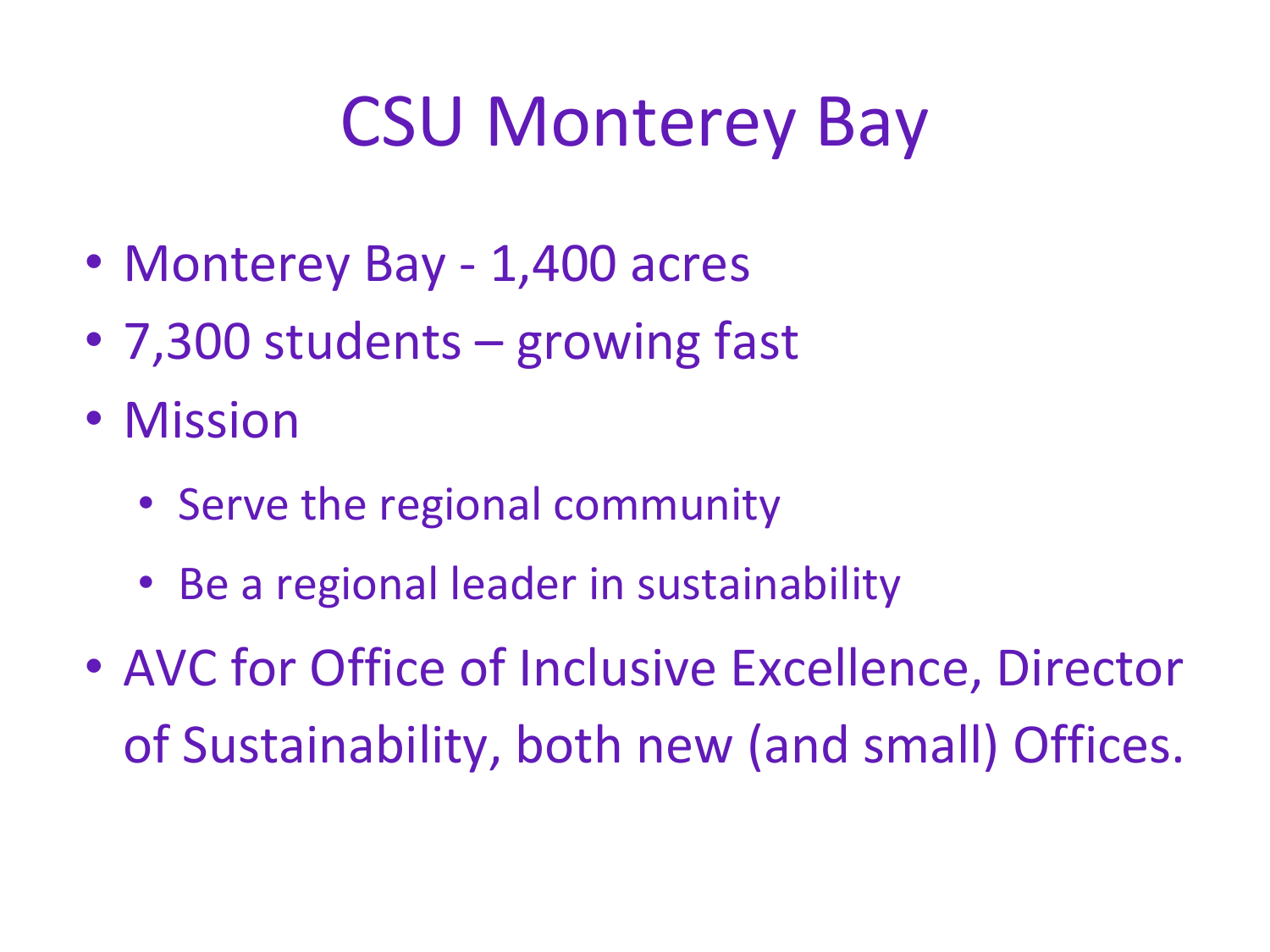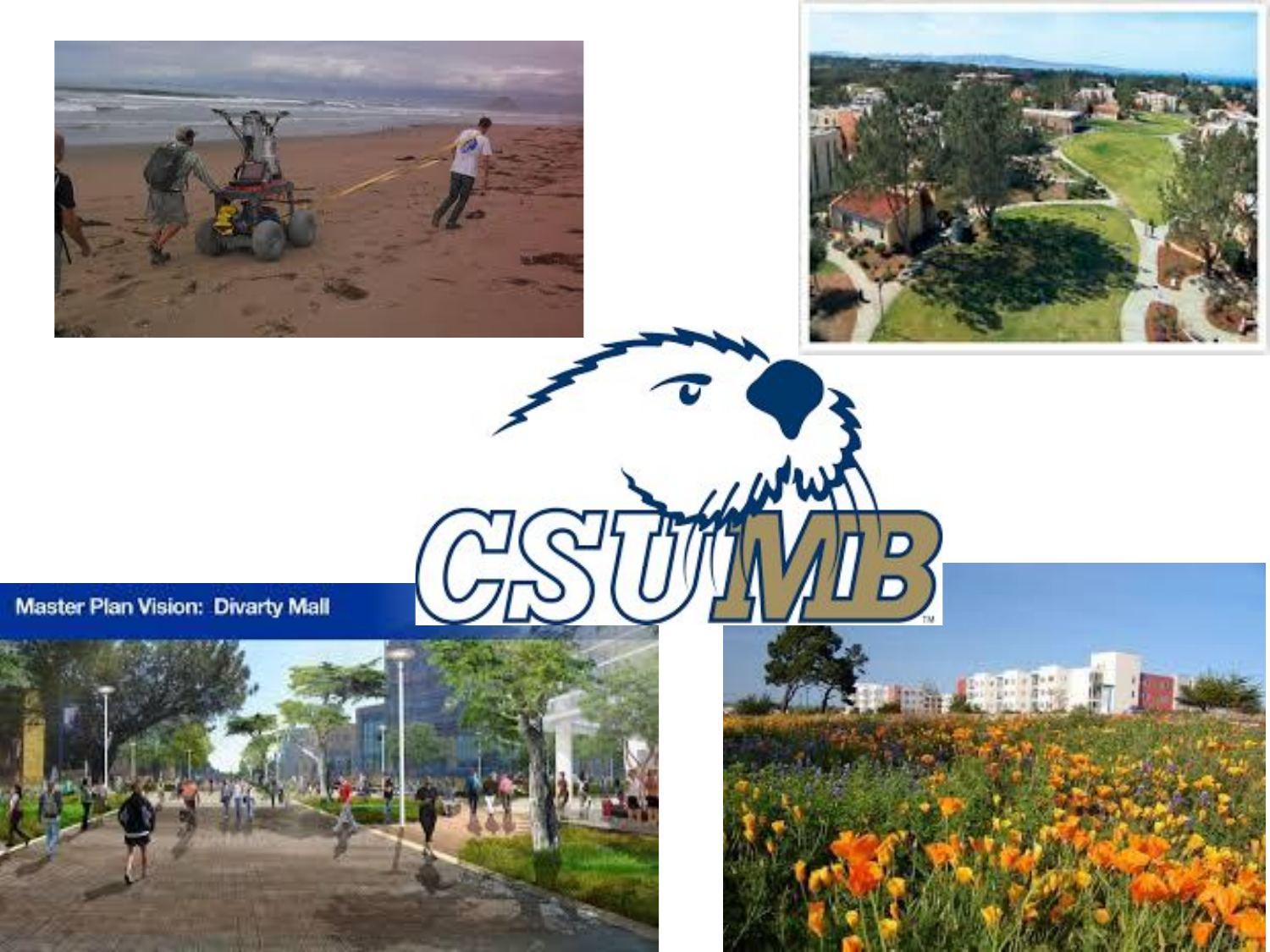## CSU East Bay

- Locations:
	- Hayward (Main), Concord (Satellite), Oakland (Business Center)
- Students: 14,526
- Faculty: 830
- Staff: 845
- Average Student Age: 22 24
- Most Diverse Student Population in the Contiguous US
	- Asian: 23%
	- Hispanic: 23%
	- White: 22%
	- Black/African American: 10%
	- Native Hawaiian/Other Pacific Islander: 1%
	- American Indian/Native Alaskan: 0.1%
	- Two or More: 6%
	- Unknown: 14%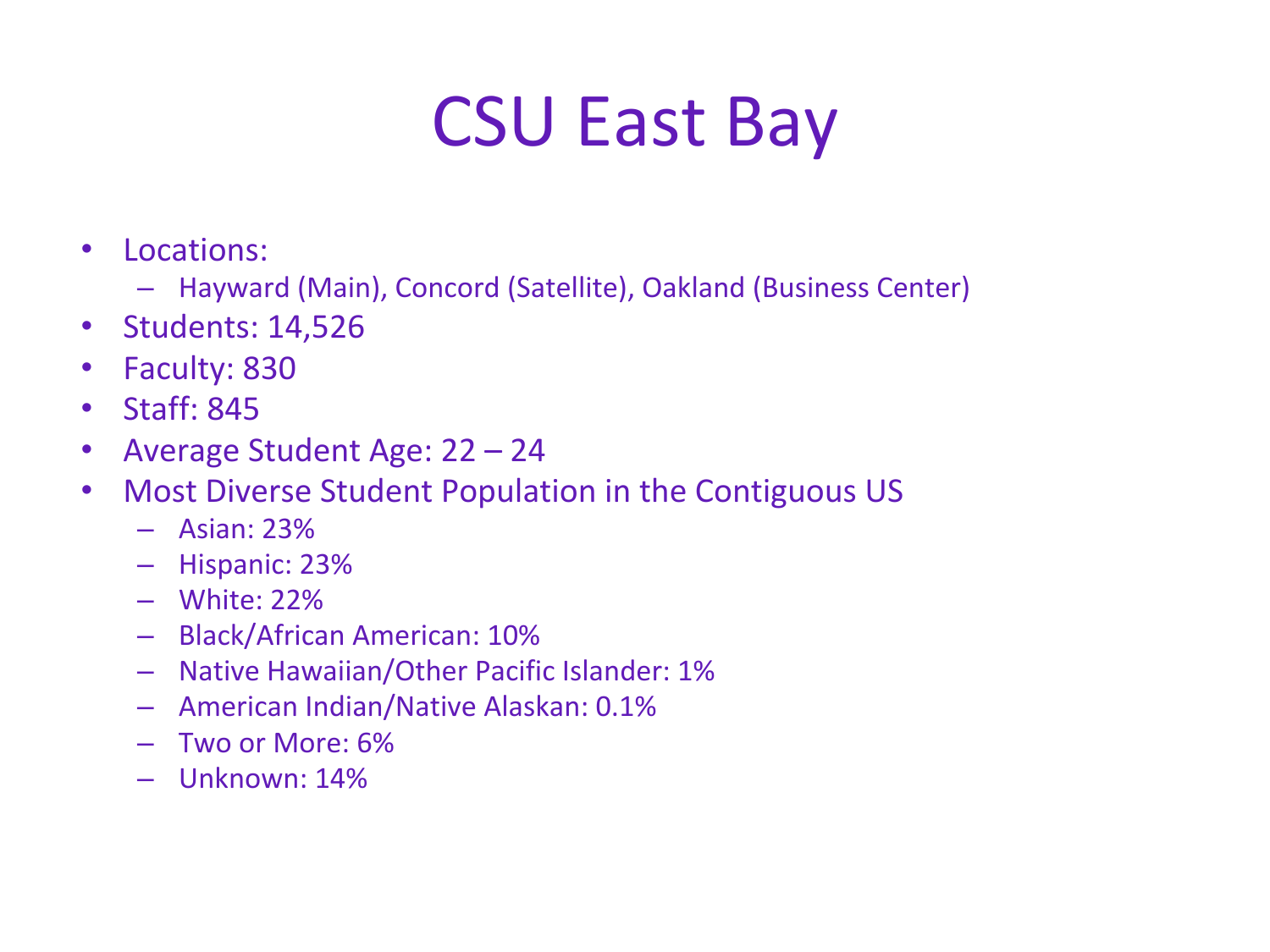### Observations, Opportunities and **Challenges**

- Both areas included in the vision and mission of the campus
- Require the need for adaptive change within an institutional setting
- Require individual actions: training, behavior change and selfawareness
- Student passion, interest and advocacy in both topics
- Individual action and institutional governance should be mutually supportive to further diversity and inclusion as well as sustainability efforts
- Both can be perceived as "additional work" for campus staff and faculty members
- Both are operational (need to be ingrained into campus practices) and academic (addressed through classroom and co-curricular learning opportunities).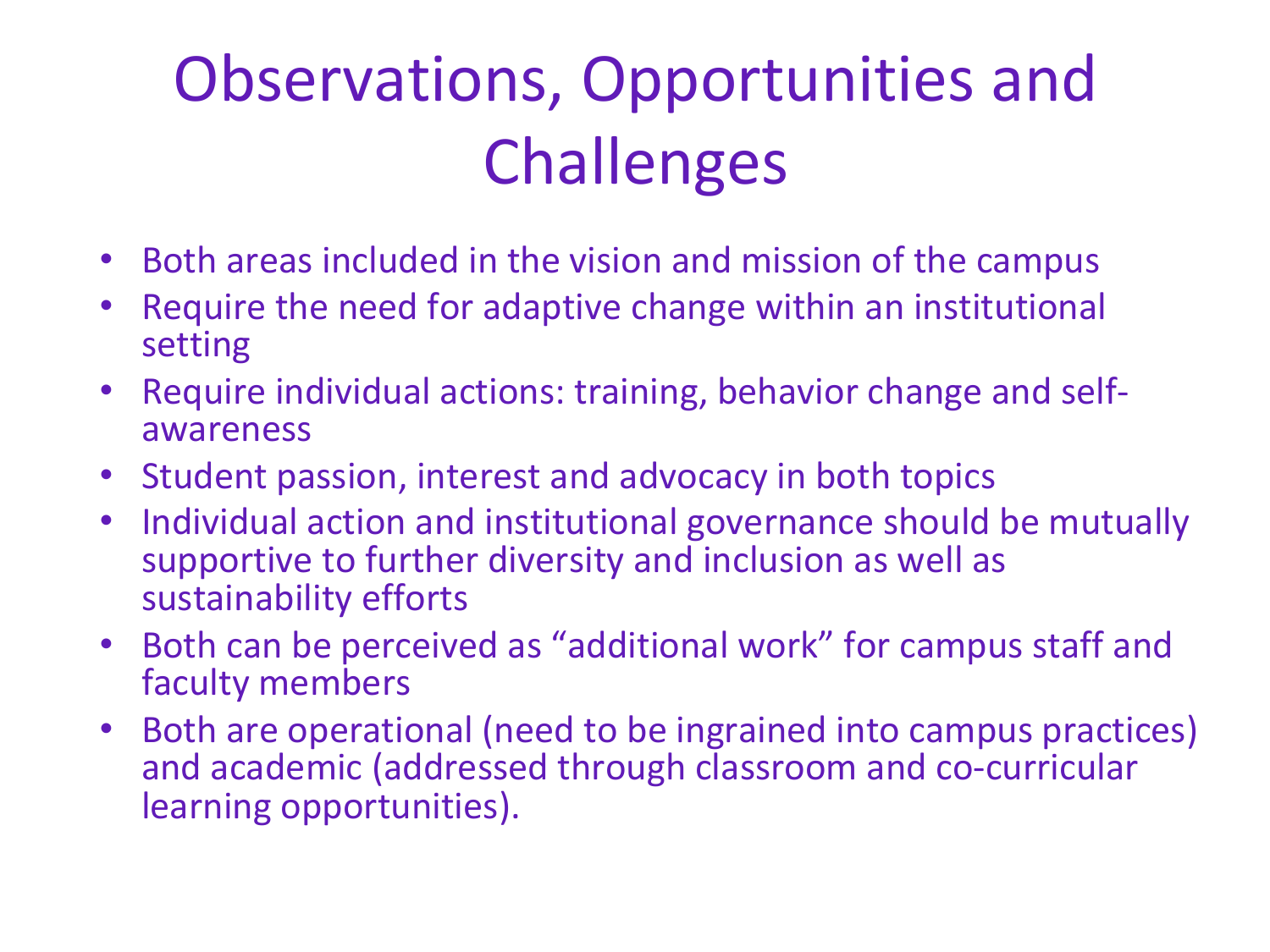#### **How to be...**

**...an ally (**combine or unite a resource or commodity with (another) for mutual benefit)

- Verbal support for the other topic when the other isn't present.
- Educate and Inform yourself on the others topic, for example: Safe Zone training – SO could take this training, webinar – for example: cracking the code)

**...a collaborator (**work jointly on an activity, especially to produce or create something)

- Trainings and Education Opportunities
- Events
- Being on Advisory committees
- 1:1 meetings (challenge yourself, be open and self-aware)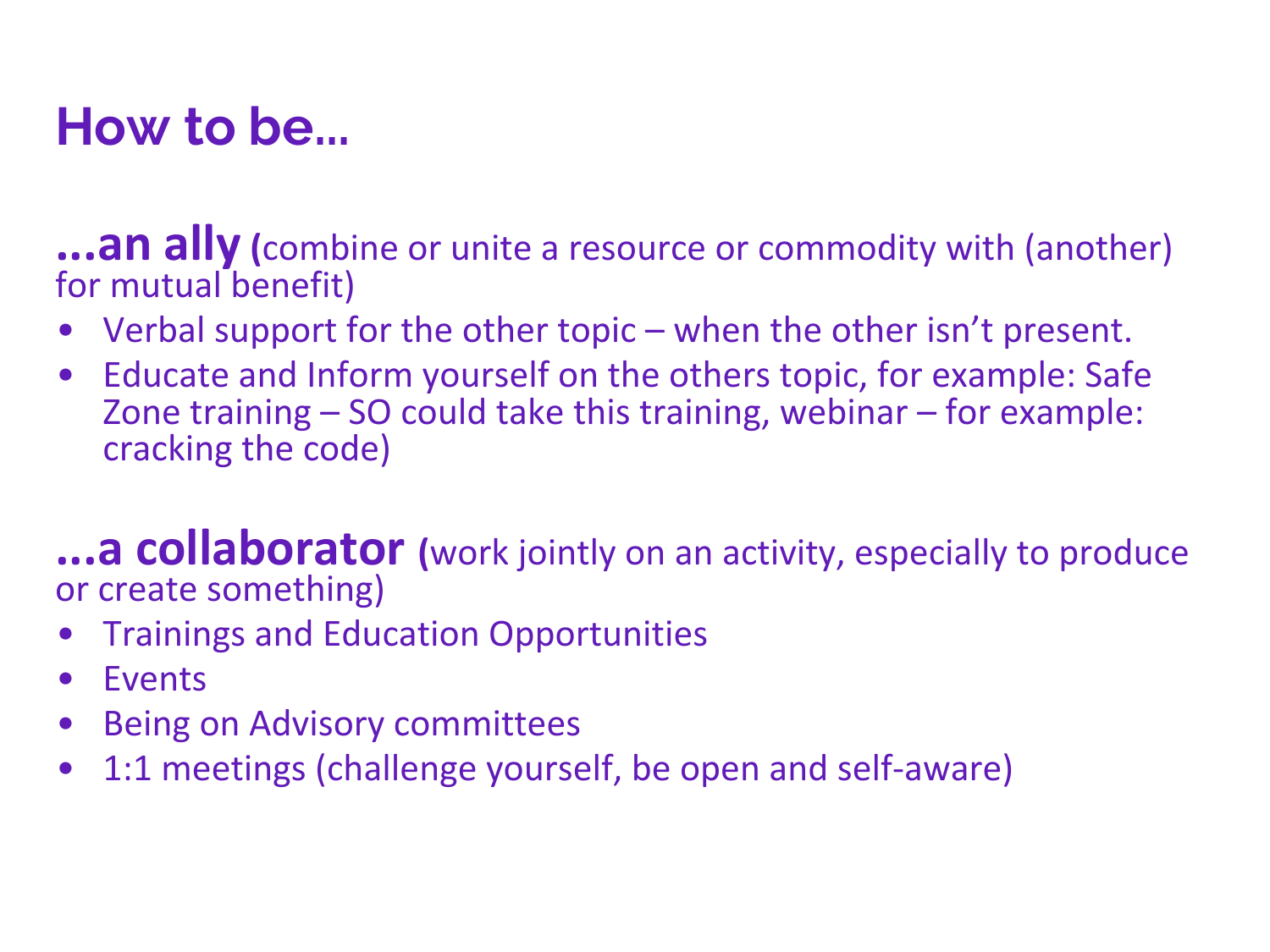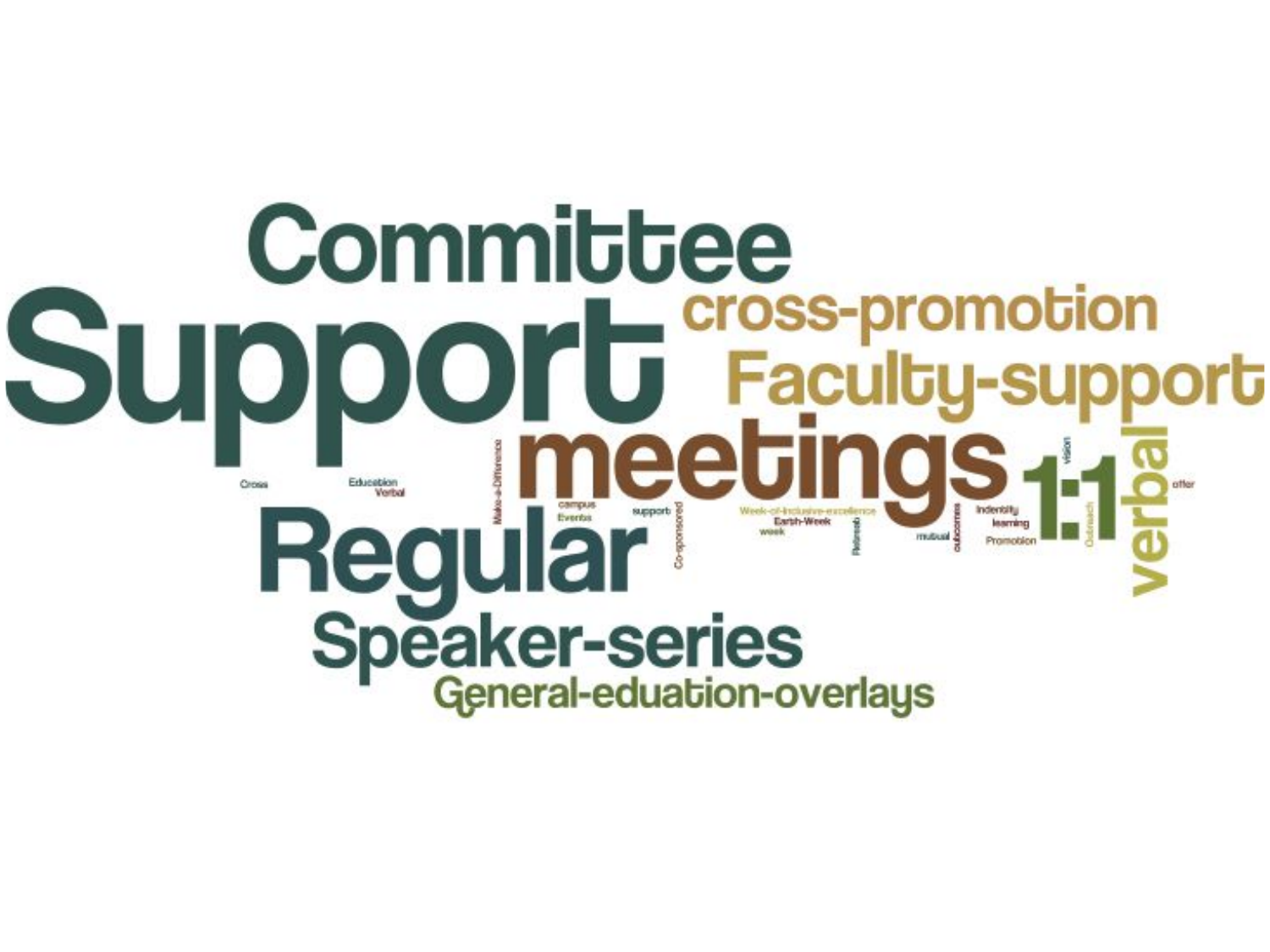# **Realistic** Synergies

#### **What are some of the things that pull us to our corners?**

- Lack of diversity within the field of Sustainability
- Maintaining the core issues (Fear of loss or minimization, weakening of diversity as a core issue being co-oped by sustainability).
- Creating a space for people to feel engaged working on both issues welcomed and accepted by the other.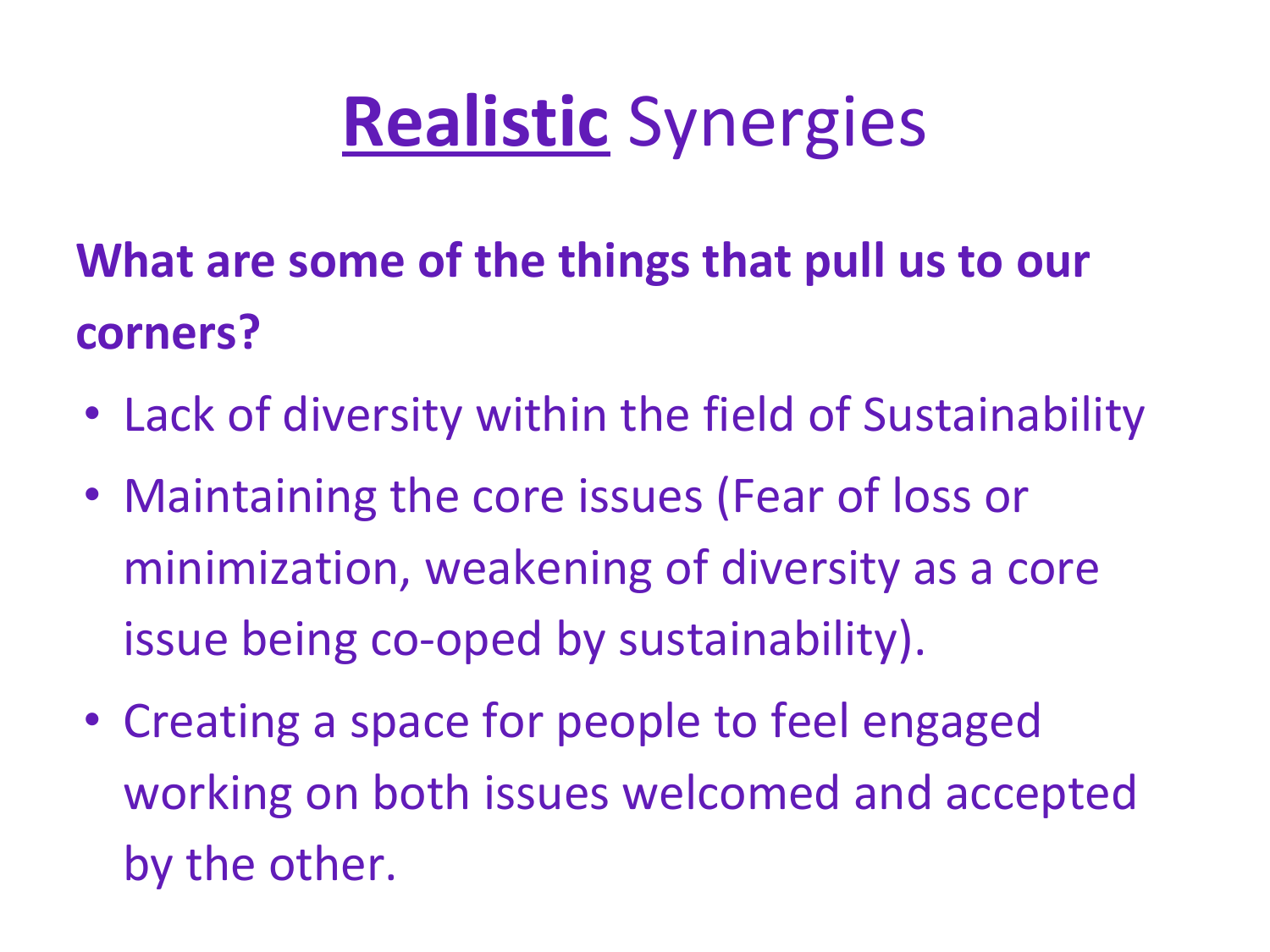

Credit: North Carolina State University